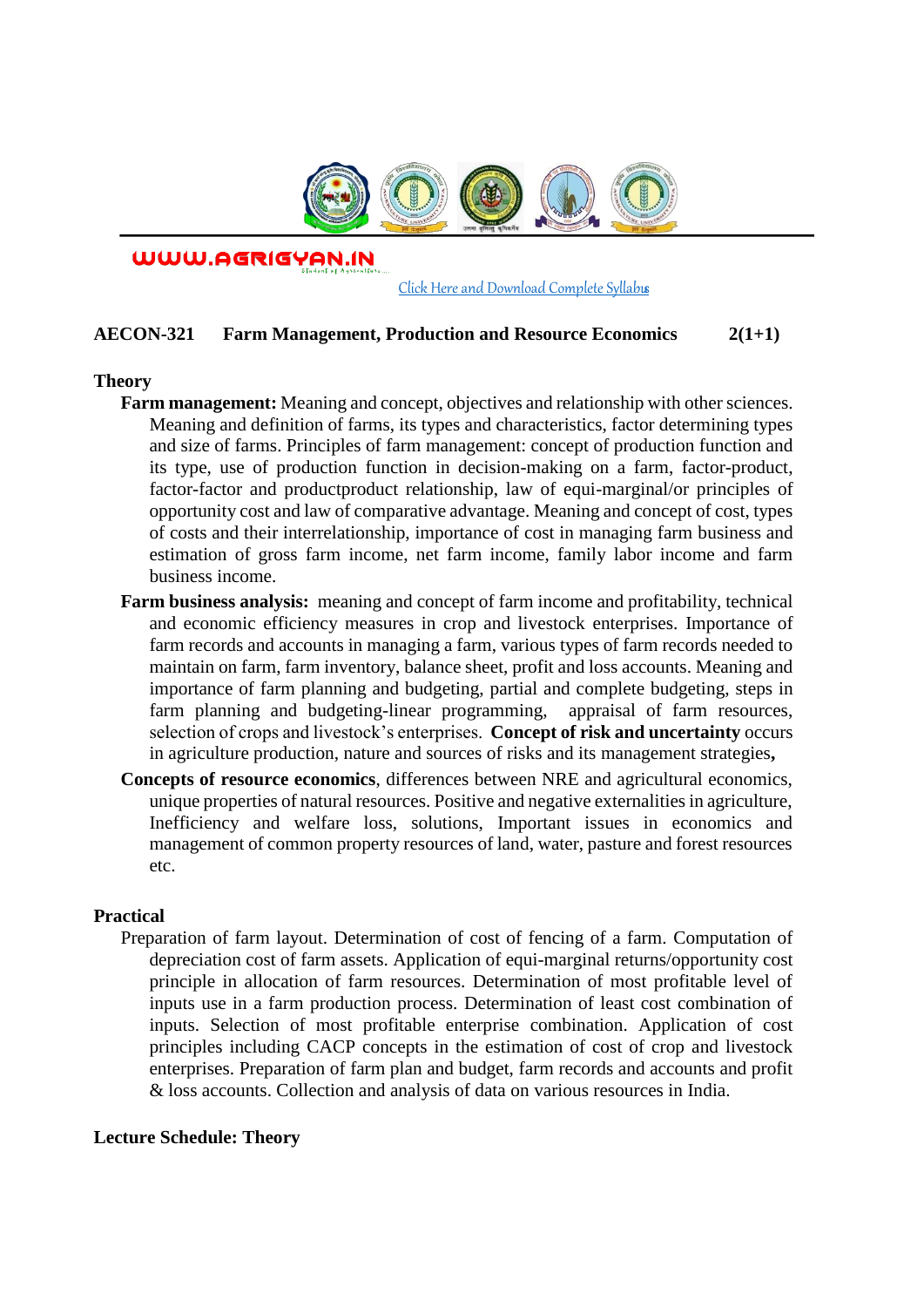| S.N.<br><b>Topic</b> |                                                                           | No. of       |
|----------------------|---------------------------------------------------------------------------|--------------|
|                      |                                                                           | lectures     |
|                      | Farm management:                                                          |              |
| 1.                   | Meaning and concept, objectives and relationship with other sciences      | $\mathbf 1$  |
| 2.                   | Meaning and definition of farms, its types and characteristics, factor    | $\mathbf{1}$ |
|                      | determining types and size of farms.                                      |              |
| 3.                   | Principles of farm management: concept of production function and its     | 1            |
|                      | type                                                                      |              |
| 4.                   | Use of production function in decision-making on<br>farm,<br>$\mathbf{a}$ | 1            |
|                      | factorproduct, factor-factor and product-product relationship,            |              |
| 5.                   | Law of equi-marginal/or principles of opportunity cost and law of         | $\mathbf{1}$ |
|                      | comparative advantage                                                     |              |
| 6.                   | Meaning<br>and<br>of cost,<br>concept<br>types of costs                   | $\mathbf{1}$ |
|                      | and their interrelationship                                               |              |
| 7.                   | Importance of cost in managing farm business and estimation of gross      | 1            |
|                      | farm income, net farm income, family labor income and farm business       |              |
|                      | income                                                                    |              |
|                      | Farm business analysis:                                                   |              |
| 8.                   | Meaning and concept of farm income and profitability, Technical and       | 1            |
|                      | economic efficiency measures in crop and livestock enterprises            |              |
| 9.                   | Importance of farm records and accounts in managing a farm, various       | 1            |
|                      | types of farm records needed to maintain on farm, Farm inventory,         |              |
|                      | balance sheet, profit and loss accounts                                   |              |
| 10.                  | Meaning and importance of farm planning and budgeting, partial and        | $\mathbf{1}$ |
|                      | complete budgeting,                                                       |              |
| 11.                  | Steps in farm planning and budgeting                                      | 1            |
| 12.                  | Linear programming, appraisal of farm resources, selection of crops       | 1            |
|                      | and livestock's enterprises.                                              |              |
|                      | Concept of risk and uncertainty                                           |              |
| 13.                  | Concept of risk and uncertainty occurs in agriculture production,         | 1            |
|                      | Nature and sources of risks and its management strategies                 |              |
|                      | Concepts of resource economics, Differences between NRE and               |              |
|                      | agricultural economics,                                                   |              |
| 14.                  | Unique properties of natural resources                                    | 1            |
| 15.                  | Positive and negative externalities in agriculture, Inefficiency and      | 1            |
|                      | welfare loss, solutions                                                   |              |
| 16.                  | Important issues in economics and management of common property           | 1            |
|                      | resources of land, water, pasture and forest resources etc.               |              |

# **Lecture Schedule: Practical**

| S.N. | <b>Topic</b>               | No. of<br><b>lectures</b> |
|------|----------------------------|---------------------------|
|      | Preparation of farm layout |                           |